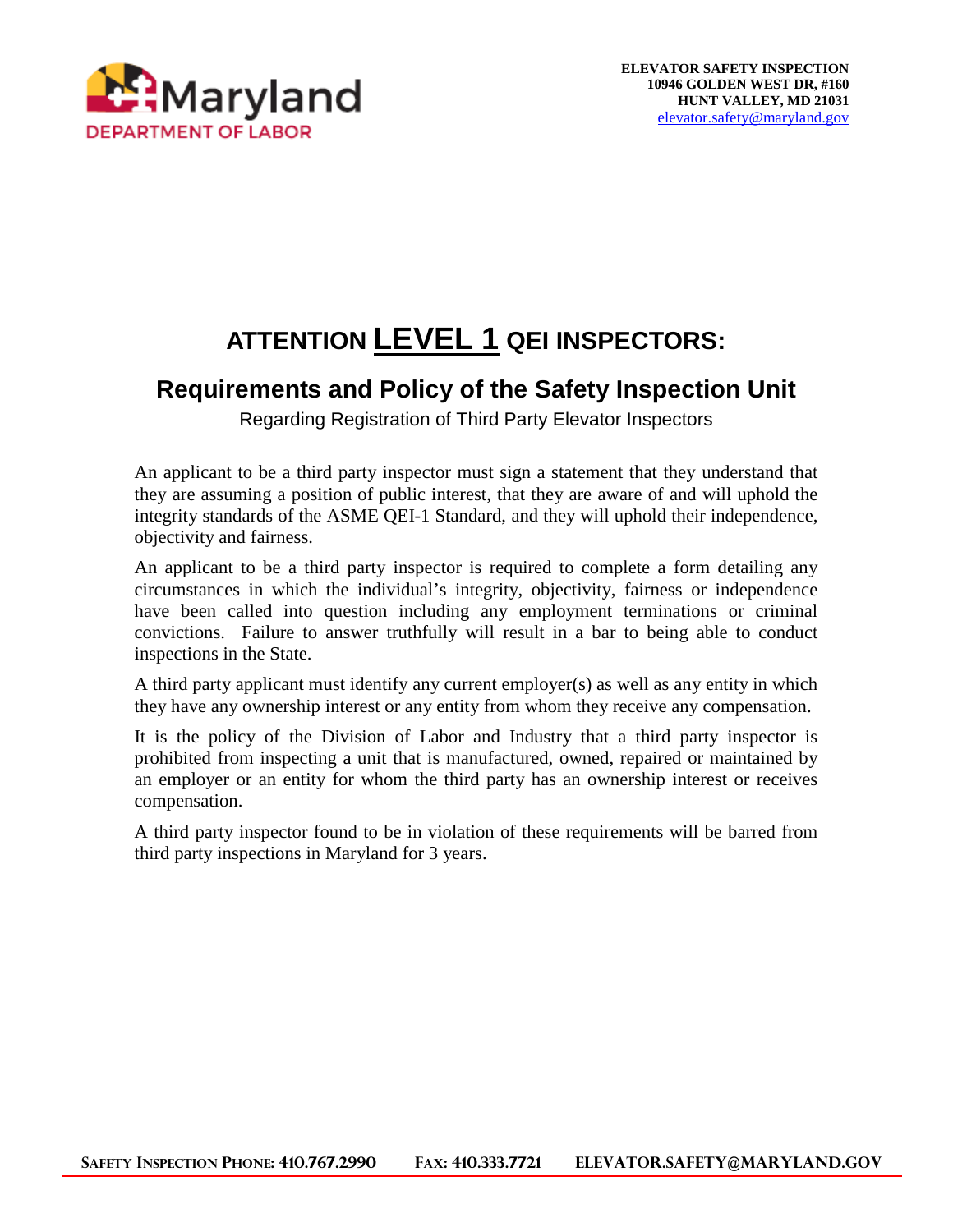

# **ATTENTION LEVEL 1 QEI INSPECTORS (continued)**

### **Position of Public Interest Statement**

I certify that in applying to register as a third party qualified elevator inspector for the State that I will comply with the following:

- 1. I will conduct inspections as a Maryland third party qualified elevator inspector to ensure the highest degree of safety possible.
- 2. I understand that a registered third party qualified elevator inspector is a position of public trust and that I will uphold the integrity, independence, objectivity and fairness necessary to comply with the ASME QEI-1 Standard.
- 3. I understand that I am prohibited from conducting inspections of a unit that is manufactured, owned, repaired or maintained by my current employer or an entity for whom I have an ownership interest or receives compensation.
- 4. I understand that I am required to report to the Safety Inspection Unit any information which could be used to question my objectivity and integrity including but not limited to terminations or suspensions from employment or criminal violations.

5. I understand that my failure to comply with the requirements listed in this statement could result in a bar from third party inspections in Maryland for 3 years.

Applicant Signature Date

Applicant Name (print)